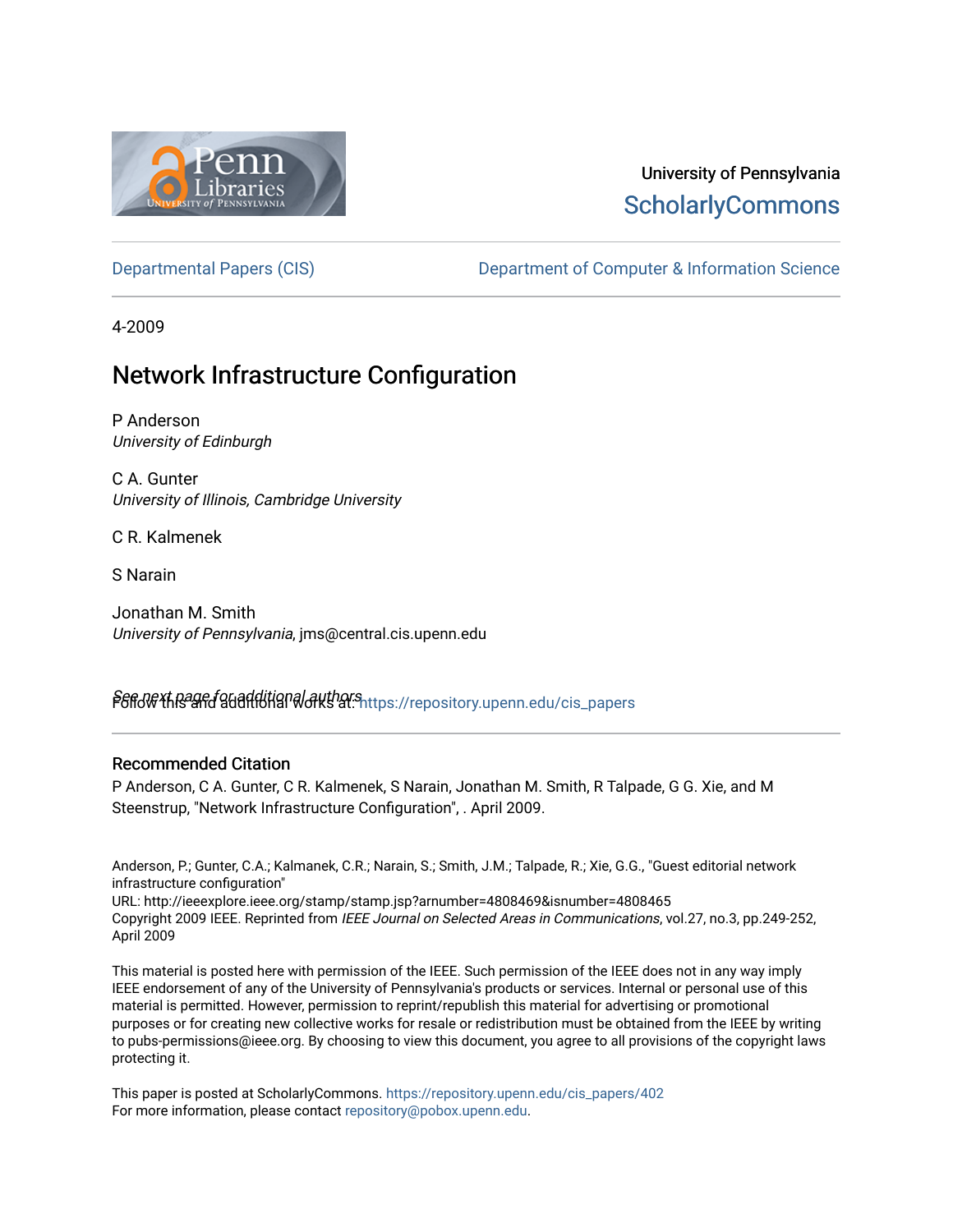### Network Infrastructure Configuration

#### Abstract

The nine papers in this special issue focus on network infrastructure configuration and some of the problems encountered in the areas of specification, diagnosis, repair, synthesis, and anonymization.

#### **Comments**

Anderson, P.; Gunter, C.A.; Kalmanek, C.R.; Narain, S.; Smith, J.M.; Talpade, R.; Xie, G.G., "Guest editorial network infrastructure configuration"

URL: http://ieeexplore.ieee.org/stamp/stamp.jsp?arnumber=4808469&isnumber=4808465

Copyright 2009 IEEE. Reprinted from IEEE Journal on Selected Areas in Communications, vol.27, no.3, pp.249-252, April 2009

This material is posted here with permission of the IEEE. Such permission of the IEEE does not in any way imply IEEE endorsement of any of the University of Pennsylvania's products or services. Internal or personal use of this material is permitted. However, permission to reprint/republish this material for advertising or promotional purposes or for creating new collective works for resale or redistribution must be obtained from the IEEE by writing to pubs-permissions@ieee.org. By choosing to view this document, you agree to all provisions of the copyright laws protecting it.

#### Author(s)

P Anderson, C A. Gunter, C R. Kalmenek, S Narain, Jonathan M. Smith, R Talpade, G G. Xie, and M **Steenstrup**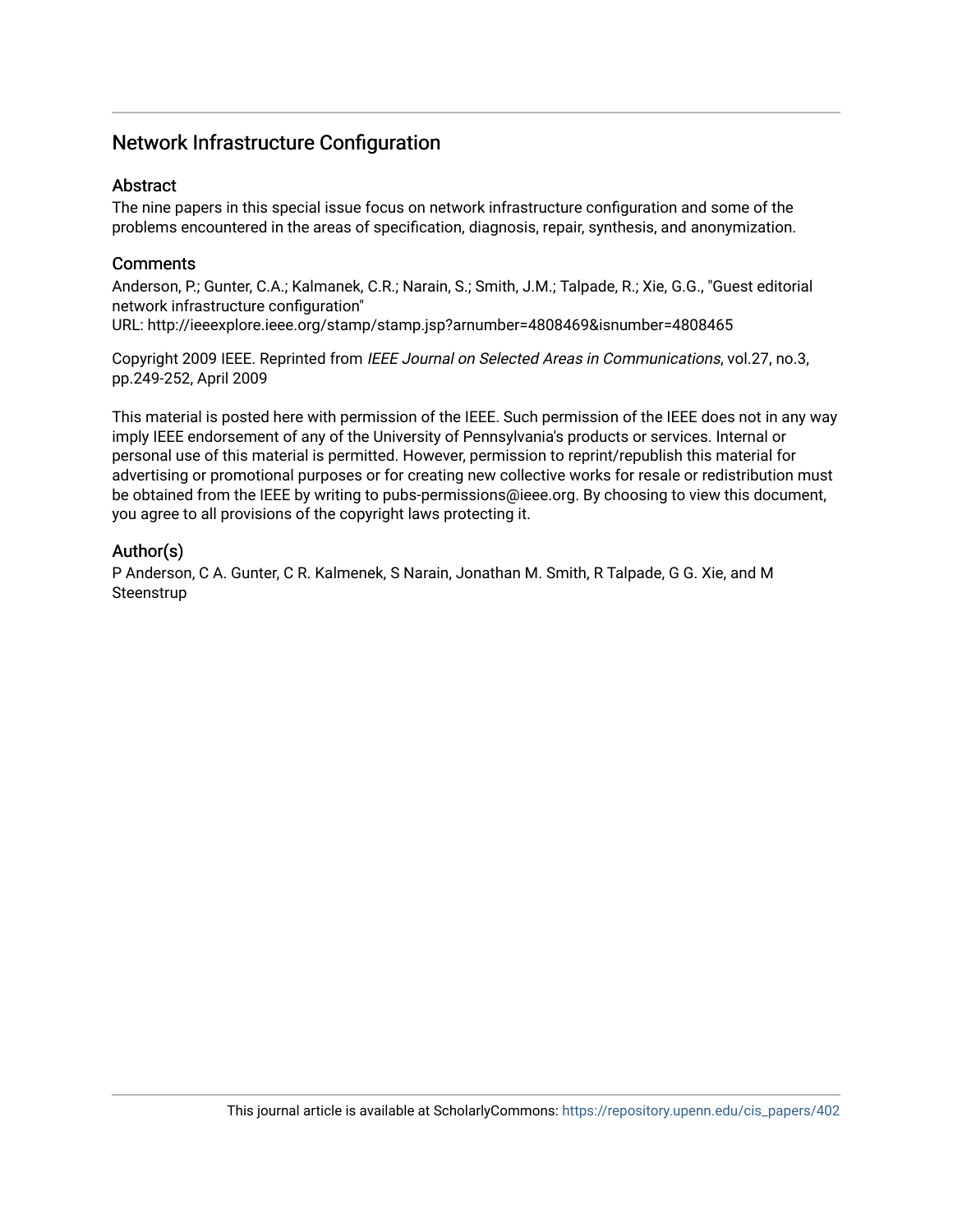# Guest Editorial Network Infrastructure Configuration

**V** omponent configuration is the "glue" for logically inte-Component configuration is the "glue" for logically integrating network components to set up end-to-end requirements. Requirements can be on security, connectivity, performance and reliability. Each component has a finite number of configuration parameters that are set to definite values to satisfy requirements. Today, the large gap between requirements and configurations is manually bridged. This leads to large numbers of configuration errors whose adverse effects on availability, security, performance and deployment costs are well documented. For example, in his 2004 paper *Computer Security in the Real World*, Turing Award winner Butler Lampson stated that "setting it [security] up is so complicated that it's hardly ever done right. While we await a catastrophe, simpler setup is the most important step toward better security." As if to corroborate this concern, in late 2008, a government report *Securing Cyberspace for the 44th Presidency* states that "incorrect configurations … were responsible for 80% of Air Force's vulnerabilities." A 2008 report from Juniper Networks *What's Behind Network Downtime? Proactive Steps to Reduce Human Error and Improve Availability of Networks* states that "human error [arising out of network complexity] is blamed for 50 to 80 percent of network outages."

Thus, it is critical to develop tools to automatically bridge the gap between requirements and configurations. The fundamental problems that need to be solved to build these tools are:

- What are the primitive requirements and how are they composed into end-to-end requirements?
- What are formal languages for specifying requirements?
- How does one formally verify requirements?
- How does one synthesize correct configurations from requirements?
- How does one diagnose and repair configuration errors?
- How does one visualize logical relationships set up via configuration?
- How does one anonymize configuration so that the new configuration does not reveal sensitive information yet permits researchers to gain insights into how configurations are deployed in practice?
- How does one migrate current configuration into final configuration without disrupting mission-critical services or creating security breaches in the transition?
- How does one test components for whether their configurations have been correctly implemented? and especially
- How can specification languages be made easy to use by network administrators? Unless requirements are pre-

cisely specified, configuration synthesis, migration planning and a substantial amount of diagnosis and repair are impossible.

Answering such questions is inherently hard. Requirements span multiple components at and across multiple protocol layers. A real infrastructure typically contains thousands of components, each with hundreds of configuration parameters. Compounding the challenge is the fact that security interacts with connectivity, performance and reliability. Security is about preventing undesirable behavior while others are about enabling good behavior. Incorrect resolution of this tension can disable mission-critical services and potentially cause as much harm as allowing adversary access to those services. Security and connectivity are often handled by different parts of an organization, and it is not straightforward to share configuration information for end-to-end analysis. Components can work correctly in isolation but not together to support endto-end services. One cannot diagnose configuration errors by checking component configuration in isolation from that of others. This is because the logical structures into which these have been integrated, via configuration, are broken. Global reasoning is required to check these structures. For the same reason, configuration repair is hard: changing the configuration of one component to restore a requirement may violate another requirement. The change has to be such that all requirements are simultaneously true in the new configuration, not just the falsified one. Avoiding single points of failures requires not only correctly provisioning redundant resources and fault-tolerance protocols at a single layer but also ensuring that these resources are not mapped to the same resource at a lower layer. Even if the final configuration is known, incrementally changing current configuration to final without violating security and functionality invariants is a hard AI planning problem. Convincing administrators that revealing anonymized versions of their configurations will not invite new attacks is an open problem. Network administrators are often not computer scientists so getting them to adopt formalized languages is not straightforward.

This issue brings together nine papers that address some of the above problems in the areas of specification, diagnosis, repair, synthesis and anonymization. We received 37 papers in total.

The first paper by Urushidani, Abe, Ji, Fukuda, Koibuchi, Nakamura, Yamada, Shimizu, Hayashi, Inoue, Shiomoto "Design of Versatile Academic Infrastructure for Multilayer Network Services" provides a concrete description of configuration challenges on a large scale. It describes the design and deployment of SINET3, the new Japanese academic infrastructure providing multi-layer network services to more than 700 universities and research institutions.

The second paper (invited) by Bellovin and Bush "Configuration Management and Security" focuses on the

0733-8716/09/\$25.00 © 2009 IEEE

Digital Object Identifier 10.1109/JSAC.2009.090401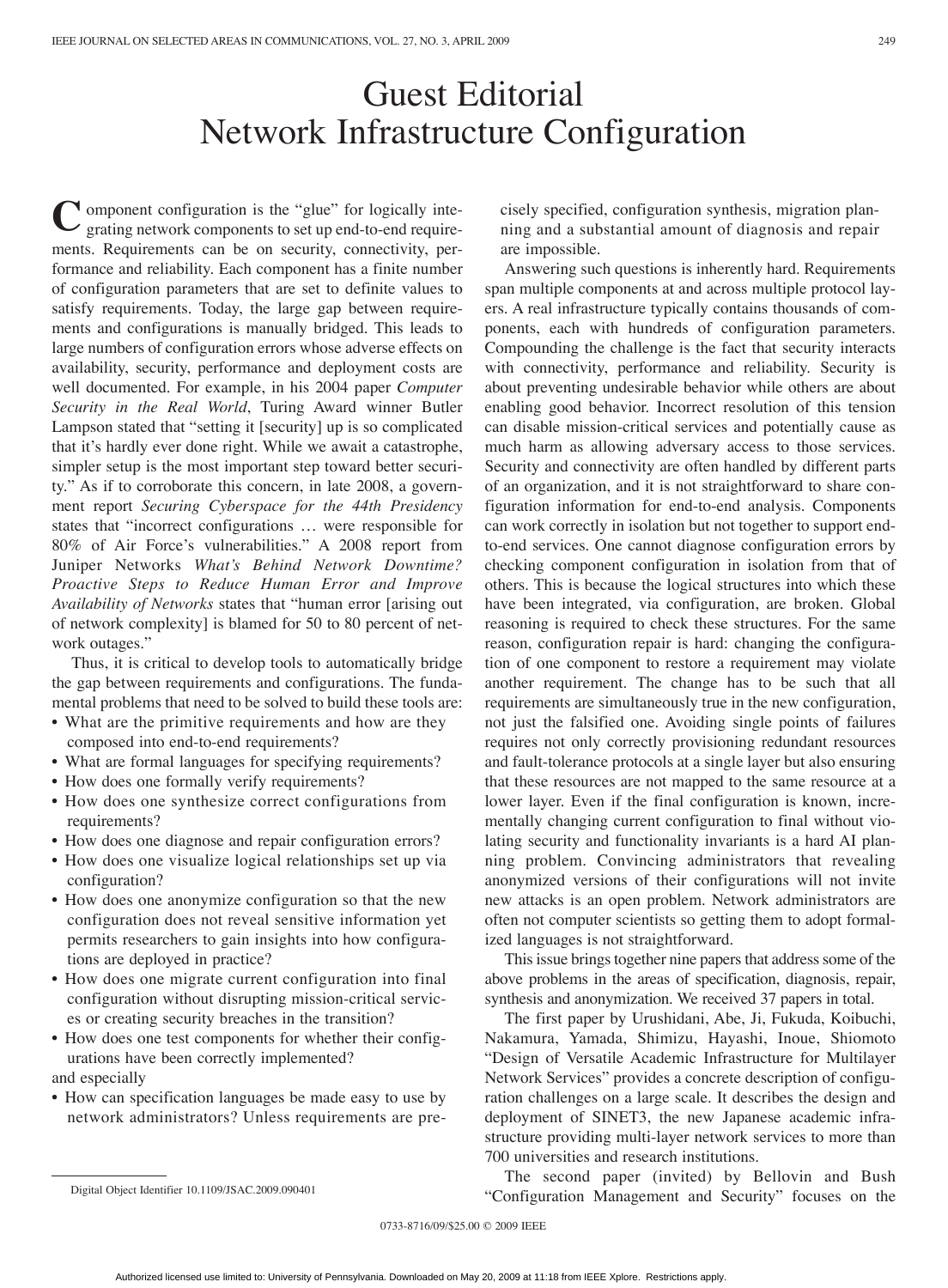challenges of configuring security in a large, heterogeneous environment that includes firewalls, servers, desktops and PDAs. This challenge is compounded by the interaction between security and business policy and by continuous attempts by "enemies" to subvert configurations where enemies could include benign insiders frustrated by security policies.

The third paper by Pappas, Wessels, Massey, Terzis, Lu and Zhang "Impact of Configuration Errors on DNS Robustness" quantitatively documents the impact of configuration errors on reliability of the critical DNS infrastructure. This infrastructure is highly resilient to server failure but only under the assumption that servers fail independently of each other. The paper shows how configuration errors violate this assumption and thereby significantly compromise this infrastructure's resilience.

The fourth paper by Lee, Wong and Kim "NetPiler: Detection of Ineffective Router Configurations" presents a method of identifying BGP routing policies that are "ineffective" in that their removal will not change network behavior. These could either be removed to simplify policies or be repaired to restore network administrator's intent. This method was evaluated with configurations from large ISPs and a university network and identified roughly a hundred misconfigurations.

The fifth paper by Al-Shaer, El-Atawy and Samak "Automated Pseudo-Live Testing of Firewall Configuration Enforcement" addresses the problem of checking whether firewall policies have been correctly implemented. Starting from the firewall policy, the paper describes an algorithm to generate a set of test cases that test for common errors arising in firewall implementation, e.g., in rule ordering. It has been evaluated on firewalls with about 25,000 rules.

The sixth paper by Homer and Ou "SAT-Solving Approaches to Context-Aware Enterprise Network Security Management" describes not only how to diagnose configuration errors but also how to optimally repair these. It exploits properties of minimum cost SAT solvers and of proofs in the logic-based language called Datalog.

The seventh paper by Enck, Moyer, McDaniel, Sen, Sebos, Spoerel, Greenberg, Sung, Rao, Aiello "Configuration Management at Massive Scale: System Design and Experience" addresses the problem of requirement specification and automated configuration synthesis. It defines active templates called configlets whose output can be spliced into a native configuration file thereby reducing the need for administrators to learn a fundamentally new specification language. It has evolved over five years of use in a large enterprise network.

The eighth paper by Wang, Avramopoulos and Rexford "Design for Configurability" addresses the configuration synthesis problem. It presents a system for fine-grained control over interdomain routing policies that is not possible with the current BGP policy language. Specifically, it allows one to express tradeoffs between different BGP policy objectives. The tradeoff is expressed not by a step-by-step ranking of BGP attributes but more naturally by weighting competing objectives within the Analytic Hierarchy Process framework.

The ninth paper by Maltz, Zhan, Hjalmtysson, Greenberg, Rexford, Xie and Zhang "Structure Preserving Anonymization of Router Configuration Data" is based on the observation that

enterprises tend to be less secretive about their network's structural information than they are of their identity. Fortunately, the structural information is also of greatest interest to networking researchers. The paper proposes an algorithm to preserve structural information while anonymizing identity information.

We are grateful to Martha Streenstrup, the issue mentor, Laurel Greenidge and Sue Lange of IEEE and the panel of 61 reviewers for their time, expertise and counsel in the preparation of this issue.

Paul Anderson, *Guest Editor* Researcher School of Informatics Edinburgh University

Carl A. Gunter, *Guest Editor* Professor Computer Science Department University of Illinois, Urbana-Champaign

Charles R. Kalmanek, *Guest Editor* Vice President of Networking & Services Research AT&T Labs

Sanjai Narain, *Guest Editor* Senior Research Scientist Information Assurance and Security Department Telcordia Applied Technology Solutions

Jonathan M. Smith, *Guest Editor* Olga and Alberico Pompa Professor of Engineering and Applied Science University of Pennsylvannia

Rajesh Talpade, *Guest Editor* Chief Scientist and Director Information Assurance Group Telcordia Applied Technology Solutions

Geoffrey G. Xie, *Guest Editor* Professor Computer Science Department Naval Post Graduate School

Martha Steenstrup, *J-SAC Board Representative*



**Paul Anderson** is a researcher in the School of Informatics at Edinburgh University. He has a background in the practical administration and configuration of large computing installations, and he is particularly interested in bridging the gap between theory and practice.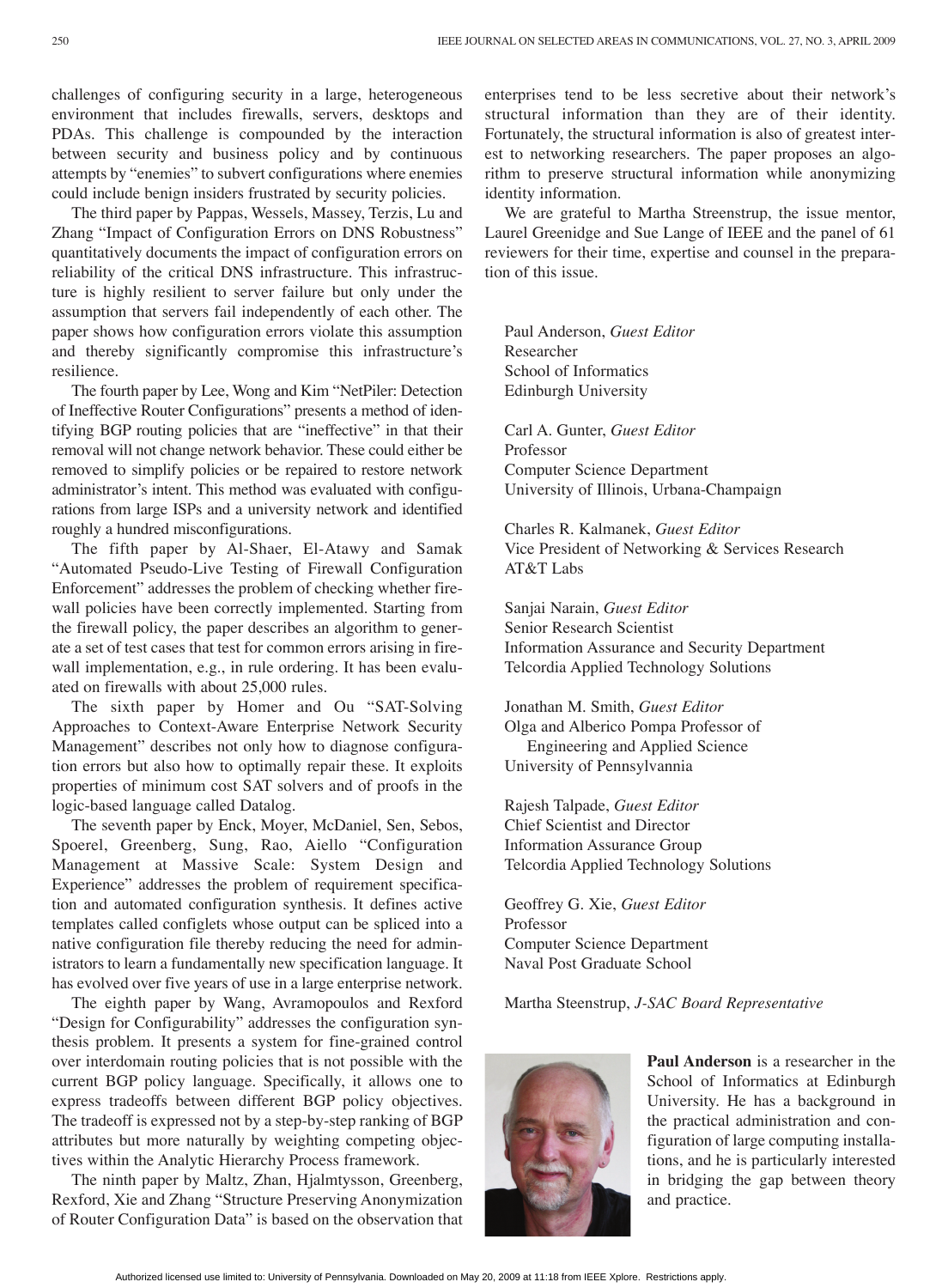

**Carl A. Gunter** received his BA from the University of Chicago in 1979 and his PhD from the University of Wisconsin at Madison in 1985. He worked as a postdoctoral researcher at Carnegie-Mellon University and the University of Cambridge in England before joining the faculty of the University of Pennsylvania in 1987 and the University of Illinois 2004. He is a professor, director of Illinois

Security Lab, member of the Information Trust Institute (ITI) steering committee, and head of the Systems and Networking Area of the Computer Science Department. He is the chair of the steering committee for the ACM Conference on Computer and Communications Security (CCS) and an editor for IEEE Transactions on Computers. Gunter has made research contributions in the semantics of programming languages, formal analysis of networks and security, and privacy. His contributions to the semantics of programming languages include the interpretation of subtypes using implicit coercions, type inference for continuations and prompts, the use of Grothendieck fibrations as a model of parametric polymorphism, the mixed powerdomain, and the use of Petri nets as a model of linear logic. His 1992 textbook and his chapter in the Handbook of Theoretical Computer Science are standard references on the semantics of programming languages. He has also served extensively as research consultant and expert witness on programming languages. Gunter's contributions to the formal analysis of networks and security include the Packet Language for Active Networks (PLAN), the WRSPM reference model for requirements and specifications, the first formal analyses of Internet and ad hoc routing protocols, the Verisim system for analyzing network simulations, and the use of bandwidth as a DoS countermeasure. His work on privacy includes the first research on certificate retrieval for trust management and the formal analysis of regulatory privacy rules. He founded Probaris Technologies, a company in the Philadelphia area that provides credentials for employees of government agencies such as the Social Security Administration and the Patent and Trade Office. His most recent research directions include the security of control systems, including Building Automation Systems (BASs), power substations, and Advanced Meter Infrastructure (AMI). He is also developing the use of attribute-based systems for messaging and security.



**Charles R. Kalmanek** is Vice President of Networking & Services Research in AT&T Labs. Chuck manages research in algorithms and optimization; networking; optical and wireless systems; speech and natural language understanding; and multimedia services. Chuck's lab also supports organizations throughout AT&T as a Center of Excellence for network design and performance analysis.

Chuck joined AT&T Bell Labs in 1980. Chuck has extensive

experience in network architecture, protocols and distributed systems. Chuck's research background spans IP network management, access network architectures, wireless networks, voice over IP, multimedia streaming, content distribution networks, storage networks, as well as packet switch and host interface design. Chuck received his undergraduate degree from Cornell University, and M.S. degrees in Electrical Engineering and Computer Science from Columbia University and New York University respectively. Chuck is a recipient of AT&T's Strategic Patent and Strategic Standards Awards. Chuck is a former co-chair of the IEEE Internet Technical Committee.



**Sanjai Narain** is a Senior Research Scientist in Information Assurance and Security Department at Telcordia Technologies, Piscataway, NJ. His current research is on automated planning of secure and reliable infrastructure. This is based on his experience designing, building, testing and analyzing such infrastructure for large enterprises. To support his research, he has obtained funding from major

government agencies such as DARPA, DISA, DHS and IARPA. He has organized and led several university-industry teams with partners such as MIT, Princeton, Cornell, Johns Hopkins and Boeing. He has served on editorial boards and program committees of IEEE, USENIX, ACM journals, conferences or workshops. He joined Telcordia in 1990 when it was called Bellcore. His earlier research at Telcordia was on network management tools for SONET, ATM and DSL networks. From 1981 to 1990 he worked at RAND Corporation where he developed technologies to reason about discreteevent simulation models. He has one issued patent on low-cost DSL loop qualification and three filed patents on configuration validation and synthesis. He has over twenty publications in journals, conferences and workshops. His formal training is in mathematical logic, programming languages, and electrical engineering. He studied logic with Professor Alonzo Church at UCLA. He obtained a Ph.D. in Computer Science from UCLA in 1988, an M.S. in Computer Science from Syracuse University in 1988, and a B.Tech. in Electrical Engineering from Indian Institute of Technology, New Delhi, in 1979.



**Jonathan M. Smith** is the Olga and Alberico Pompa Professor of Engineering and Applied Science at the University of Pennsylvania. He recently returned to Penn after serving as a program manager at DARPA/IPTO, where he initiated research programs in cognitive networking and distributed radio. His current research interests are in terabit-per-second networks and wire-

less network security. He is a Fellow of the IEEE. Contact him at jms@cis.upenn.edu.